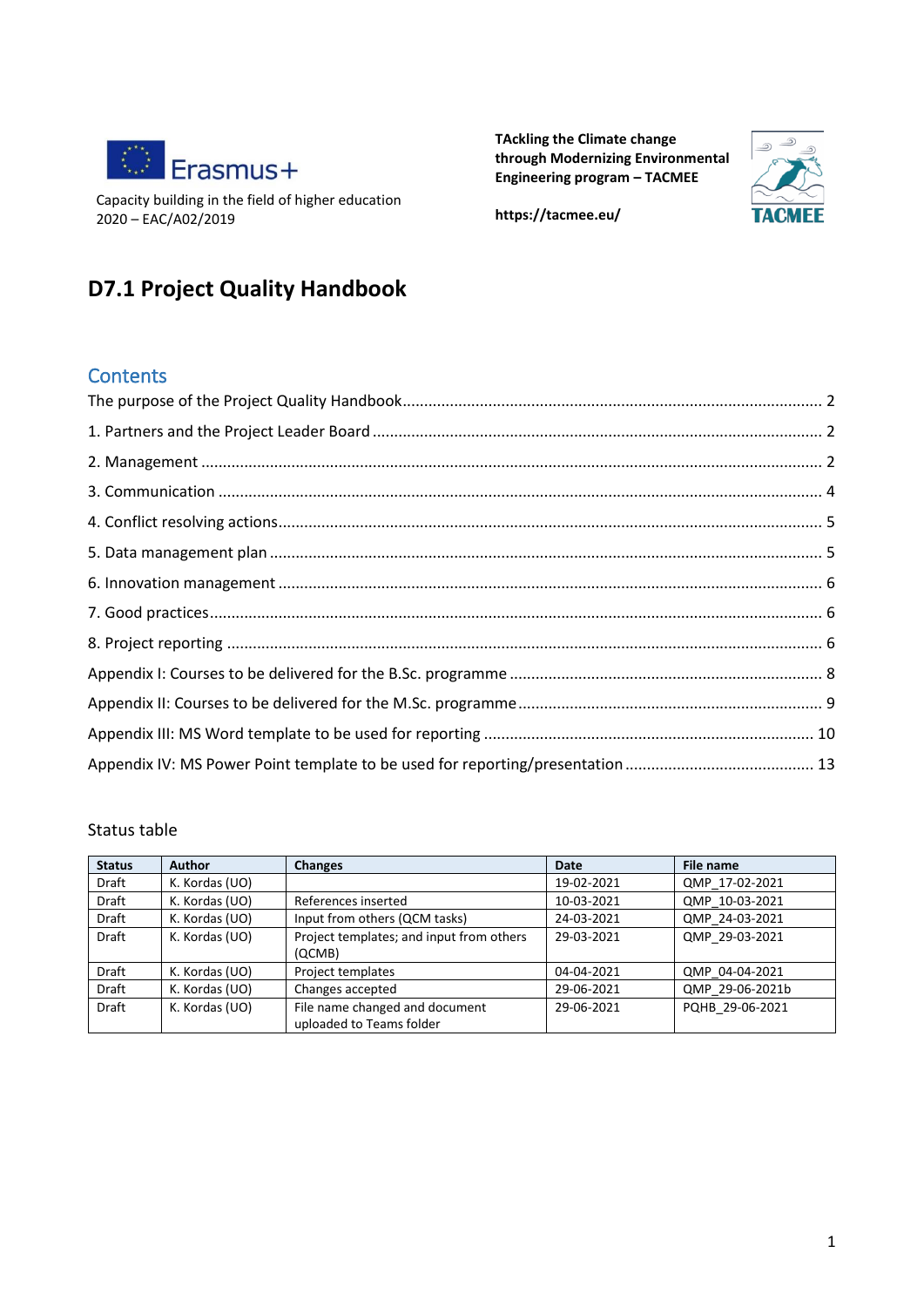## <span id="page-1-0"></span>The purpose of the Project Quality Handbook

The Project Quality Handbook (PQHB) lays down the main principles of quality assurance, which provides indicators and methods to assist the partners in the coherent execution of project tasks. The first PQHB is compiled at the beginning project by the **Quality Manager** and then updated at the aftermath of kick off meeting as well as later (every 12 months) if necessary. The handbook includes practical guidelines and recommendations for management, communication, good practices, conflict resolution, innovation management and project reporting, among others. The major tasks within the corresponding workpackage are as follows:

- 7.1. The Quality Manager (K. Kordas, UO) drafts the first version of PQH, which will be revised during the project kick-off meeting. (M3)
- 7.2. Selection of the External Expert Advisory Board (representatives of collaborating companies). (M3)
- − 7.3. Revision and reporting of PQH, when needed. (M12, M24)

Note: The PQHB is a generic but important document, which is practically valid for monitoring the quality of any project (not only Erasmus+).<sup>1</sup> Therefore, it is advised that the participants of TACMEE familiarize themselves with its content, not only for the sake of the current project but also for utilizing its logical framework for subsequent efforts.

| <b>Project partner</b>                        | <b>PI</b>                                      |
|-----------------------------------------------|------------------------------------------------|
| P1 - University of Szeged (USZ) Coordinator   | Prof. Zoltán Kónya                             |
| P2 - University of Oulu (UO)                  | Prof. Krisztian Kordas and Prof. Riitta Keiski |
| P3 - National University of Mongolia (NUM)    | Dr. Enkhdul Tuuguu                             |
| P4 - German-Mongolian Institute for Resource  | Prof. Gantuya G.                               |
| and Technology (GMIT)                         |                                                |
| P5 - School of Agroecology and Business (SAB) | Prof. Mend-Amgalan P.                          |

#### <span id="page-1-1"></span>1. Partners and the Project Leader Board

#### <span id="page-1-2"></span>2. Management

The highest management body of the project is the **Project Leader Board** (PLB) having a delegate from each partner organisation. The members will be selected at the first project meeting. PLB monitors the overall progress of the project in reference to the main objectives. PLB conveys twice a year and as the main decision body steers the actions whenever necessary. Decision is made by voting (quorum is a necessary condition to be eleigible for voting).

<sup>1</sup> [http://eu-mong.eu/Materials/Outcomes/EU-Mong%20Quality%20management%20plan.pdf;](http://eu-mong.eu/Materials/Outcomes/EU-Mong%20Quality%20management%20plan.pdf) [https://silknow.eu/wp](https://silknow.eu/wp-content/uploads/SILKNOW_D1.1_m2.pdf)[content/uploads/SILKNOW\\_D1.1\\_m2.pdf;](https://silknow.eu/wp-content/uploads/SILKNOW_D1.1_m2.pdf) [https://msie4.ait.ac.th/wp-content/uploads/sites/5/2018/10/QCMP-](https://msie4.ait.ac.th/wp-content/uploads/sites/5/2018/10/QCMP-Quality-Control-and-Monitoring-Plan-v3_2018.10.12.pdf)[Quality-Control-and-Monitoring-Plan-v3\\_2018.10.12.pdf;](https://msie4.ait.ac.th/wp-content/uploads/sites/5/2018/10/QCMP-Quality-Control-and-Monitoring-Plan-v3_2018.10.12.pdf) 

[https://www.nicopa.eu/images/downloads/documents/NICOPA%20QA%20Plan.pdf;](https://www.nicopa.eu/images/downloads/documents/NICOPA%20QA%20Plan.pdf) [http://www.if4tm.kg.ac.rs/pub/download/14625247744429\\_qa\\_plan\\_if4tm\\_v.4.pdf](http://www.if4tm.kg.ac.rs/pub/download/14625247744429_qa_plan_if4tm_v.4.pdf)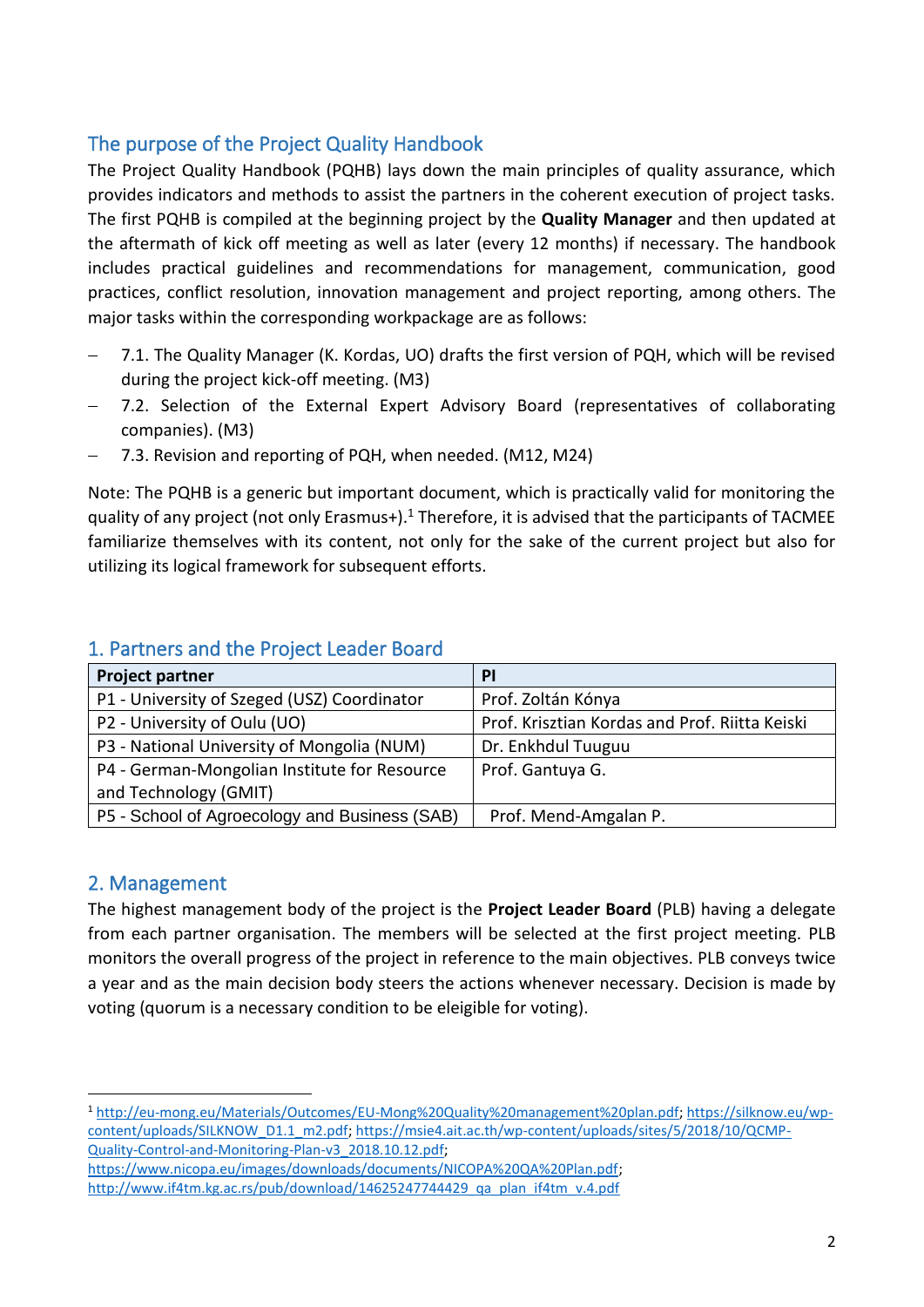The **Coordinator** is responsible for overseeing the executive actions and for the financial management of the project. The communication between the project and the European Commission is carried out by the coordinator. Any changes in the workplan including tasks, deliverables, timing of actions, reallocation of budget or alike shall be communicated with the Coordinator on time (i.e. in advance), who can then deliver the message to the **Project officer** (PO) and work out the protocol for corrective actions (in cooperation with the PO and workpackage leaders involved).

**Workpackage leaders** (WPLs) are responsible for the proper and timely execution of the tasks described in the research plan. WPLs play the key role in practical arrangements of personnel and resources to ensure appropriate conditions for the researchers in accomplishing their work. WPLs can and shall organize meetings whenever they feel necessary to do so to make sure the project tasks are progressing according to the plan. It is recommended that in every 3 months, the WPLs compile an executive summary of actions carried out, and send that to the **Coordinator** with the purpose to help him to follow up the progress.

The **External Expert Advisory Board** (representatives of collaborating companies) is proposed at the kick off meeting. The major roles of the body are (i) to provide recommendations on the contents of the curricula developed in the project, and (ii) to suggest steering of the project if necessary.

The **Quality Manager (QM)** and the **Exploitation Manager** (Prof. Akos Kukovecz) help other management parties (i.e. project **Coordinator**, the **Project Leader Board, the Quality Control and Monitoring Board (QCMB)** and the **External Expert Advisory Board (EEAB)** in monitoring the project outcomes, their timing and overall quality (scientific, educational, ethical). The Quality Manager compiles and updates the project quality handbook.

To ensure the quality of the TACMEE project, following tasks are set to the QCMB:

- − Help/support the work of QM throughout the project;
- − Monitor the progress of the project execution based on the project meetings and received reports;
- − Evaluate the development of both B.Sc. and M.Sc. degree programmes together with QM and EEAB;
- Decide whether any changes in the project Quality Handbook (PQHB) is necessary based on the progress reports and the project meetings;
- Prepare the midterm report together with QM based on progress reports and utilizing the survey done to the EEAB;
- Prepare the final report together with QM focusing especially on the sustainability of the project results.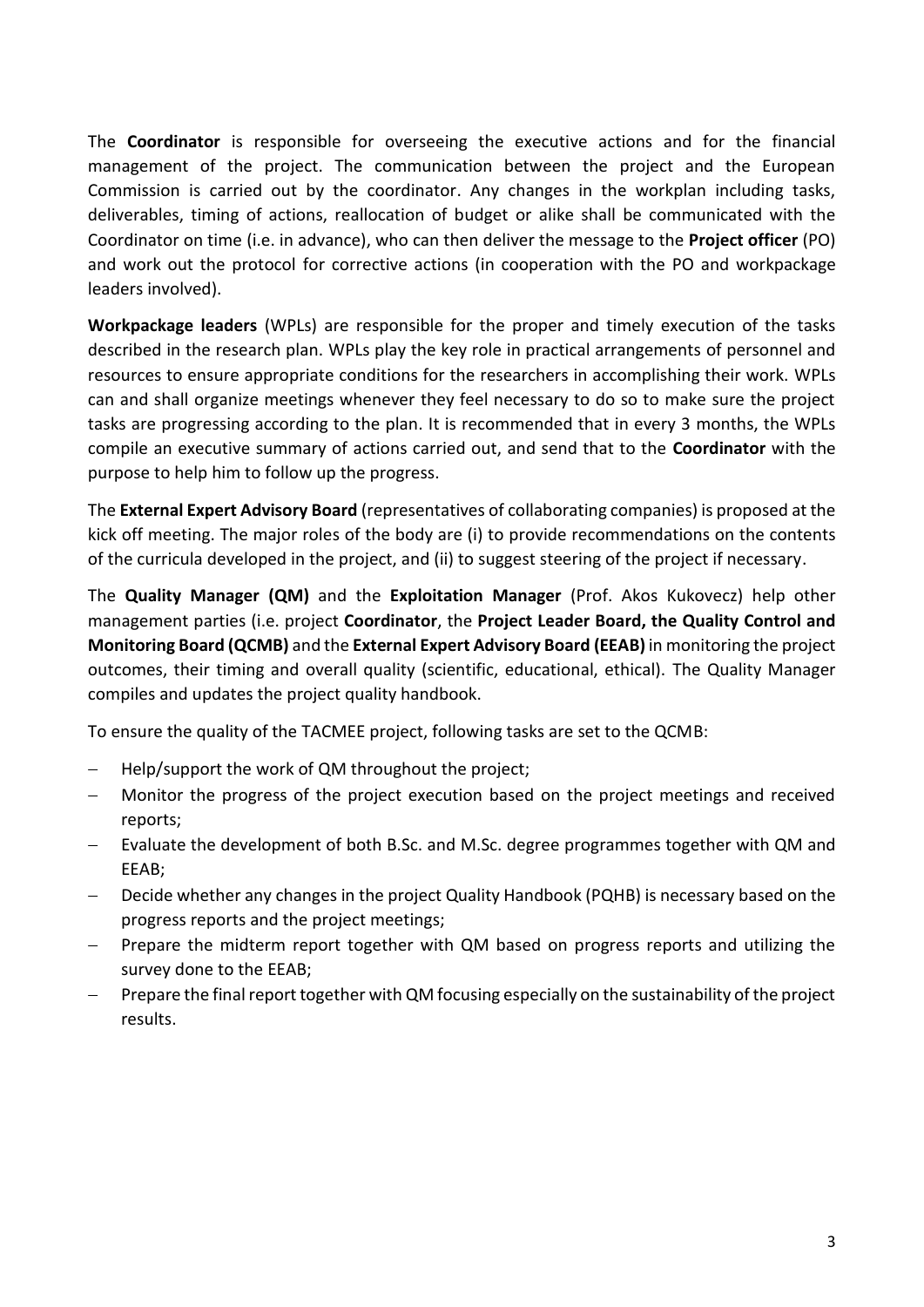#### **Quality Control and Monitoring Board**

| <b>Project partner</b>                        | <b>Board member</b>       |
|-----------------------------------------------|---------------------------|
| P1 - University of Szeged (USZ) Coordinator   | Dr. Agnes Filep           |
| P2 - University of Oulu (UO)                  | Dr. Satu Pitkäaho (Chair) |
| P3 - National University of Mongolia (NUM)    | Dr. Soyol Erdene          |
| P4 - German-Mongolian Institute for Resource  | Dr. Ariuntuya Tserendorj  |
| and Technology (GMIT)                         |                           |
| P5 - School of Agroecology and Business (SAB) | Daginnas B.               |

Companies associated with the project, from which 3 delegate members are selected to the **External Expert Advisory Board (highlighted in the table with bold fonts)**

| Name of<br>organisation                                                   | Type of<br><i>institution</i> | <b>Website</b>                          | City, coutry        | Representative                                               |
|---------------------------------------------------------------------------|-------------------------------|-----------------------------------------|---------------------|--------------------------------------------------------------|
| Kempeleen<br>vesihuolto Ltd/<br>Lakeuden<br>keskuspuhdistamo<br>Ldt       | Company                       | https://kempeleenvesihuol<br>to.fi/     | Kempele, FIN        | CEO Hannu Roikola,<br>hannu.roikola@ke<br>mpeleenvesihuolto. |
| Csongrád Megyei<br>Mérnöki Kamara                                         | Government<br>Agency          | https://www.csmi-<br>mernoki-kamara.hu/ | Szeged, HUN         | Dezső Bodor,<br>bodor@szegedivizm<br>lu.hu                   |
| Mongolian<br>Association of<br>Environmental<br>Engineer<br>Professionals | NGO                           | Mseep.org                               | Ulaanbaatar,<br>MGL | javkhlan.ariunbaata<br>r@gmail.com                           |

#### <span id="page-3-0"></span>3. Communication

Multiple communication channels are used throughout the project. While the major pillar of communication is represented by the face-to-face regular meetings (planned originally twice a year) for the seamless execution of the practical tasks in the project, it is vital to have smaller meetings via phone and video conferences (in particular at the beginning of the project due to the ongoing COVID pandemic). According to previous experiences of USZ and UO in EU projects, it is highly recommended to practice the following actions:

- − Monthly video conference of partners working on their WP to ensure nearly real-time monitoring of the progress. The **WPL** organizes the meetings.
- − Compilation of quarterly executive summaries by each **WPL** about the actions carried out in their WP, which are then sent to the **Coordinator**, who can then decide whether the project is progressing as expected. If not, measures shall be taken to steer the project back to the original track.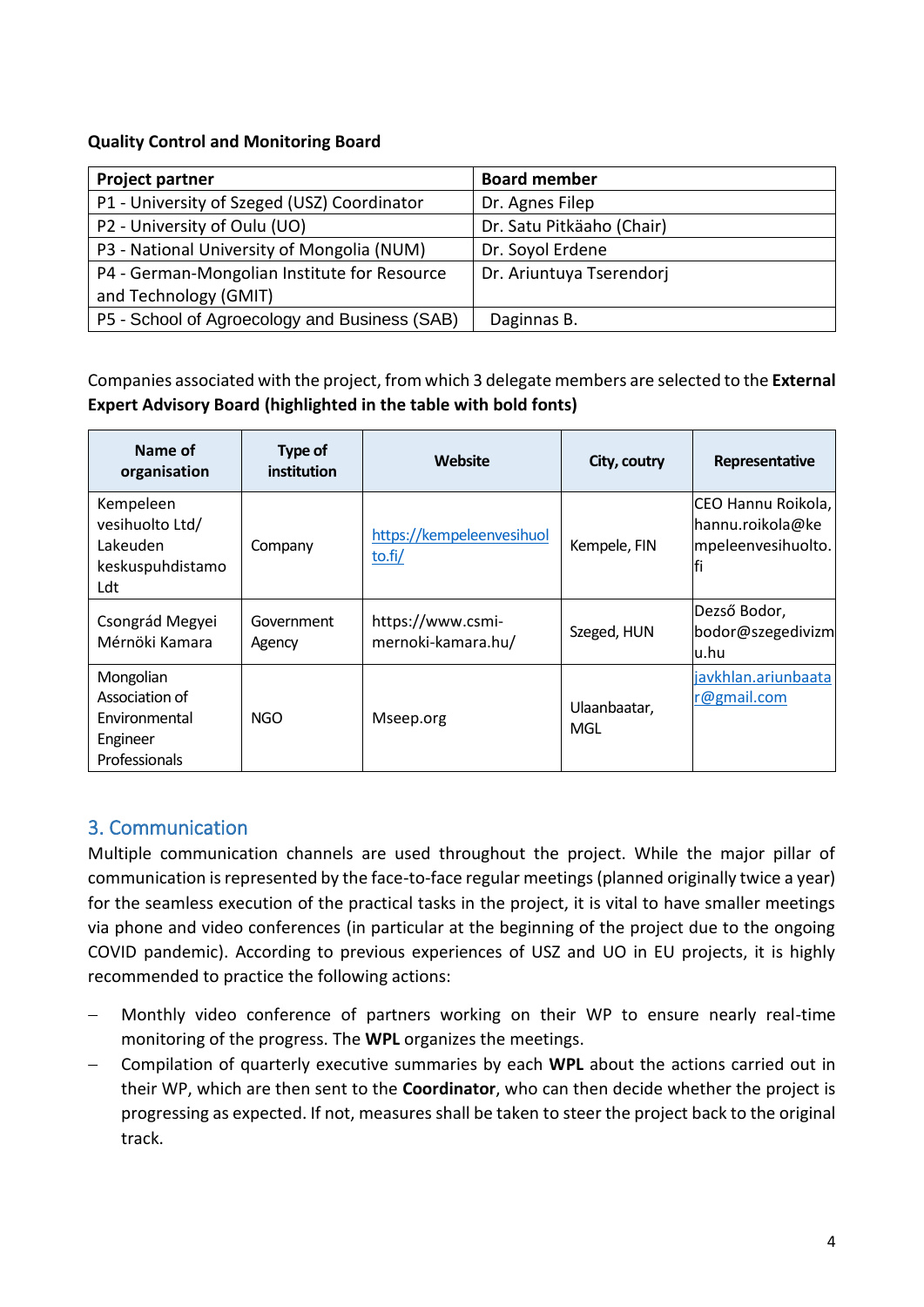− In case of delays in reporting or failing to complete any deliverable item is foreseen, the **WPL** shall inform the **Coordinator** in due course. It is very important, since any deviation from the research plan is expected to be communicated with the PO, who then either acknowledges the delay or requests an amendment of the Project Plan.

#### <span id="page-4-0"></span>4. Conflict resolving actions

Each participant of TACMEE shall identify any conflicts that may come up in the course of the project, either personal, financial, scientific, ethical, legal or alike. While the Grant Agreement includes the major guideline for conflict resolution we amend those with the following items:

- − Before starting any dispute, every researcher and project member shall follow common sense and think twice whether the conflict is real or just virtual
- Researchers shall inform their WPL (or the Coordinator) when any real conflict is foreseen or has already arisen
- The Coordinator shall mitigate the conflict by mediating the conversation between the parties. In case the conflict escalates, the next body to be involved is the PLB (and the PO, if necessary).
- Although conflicts shall be resolved within the consortium, if necessary the parties may find their right at the court as specified in the Grant Agreement (GA).

Very important: Whenever any problem occurs, always communicate with the WPL and (if needed to resolve the problem) with the Coordinator. Lack of proper communication can only postpone the problems but cannot resolve those, and will ultimately delay the project.

#### <span id="page-4-1"></span>5. Data management plan

At the early stage of the project, it is recommended to collect information on the type and amount of data to be generated in our effort to find the best method for professional and safe archival e.g. on institutional backup servers and repositories (having permanent address) in an organized manner.<sup>2</sup> The way and location of storing, and accessibility rights of files and deliverables shall be decided at the first project meeting. It is important to note here, that not only the EU but also publishing houses expect transparent and publicly available data unless specified otherwise. In the practice it means, that any non-classified data (including raw and processed) shall be made publicly available, and publications shall be made open access (either green or gold).

Particular attention shall be placed on the proper use and distribution of copyrighted contents (e.g. in lecture slides) to avoid potential infringement and legal consequences. Furthermore, although any collection of personal data is not expected in the project, it is important to highlight here that collection, handling and use of such data is regulated very strictly by the recently introduced data privacy and security law (GDPR) in the EU.<sup>3</sup>

 $2$  As decided in the meeting 25 June 2021, the working files will be uploaded to a MS Teams project folder hosted by the University of Szeged, whereas the final files are going to be archived on a cloud server, NextCloud.

<sup>3</sup> https://gdpr.eu/what-is-gdpr/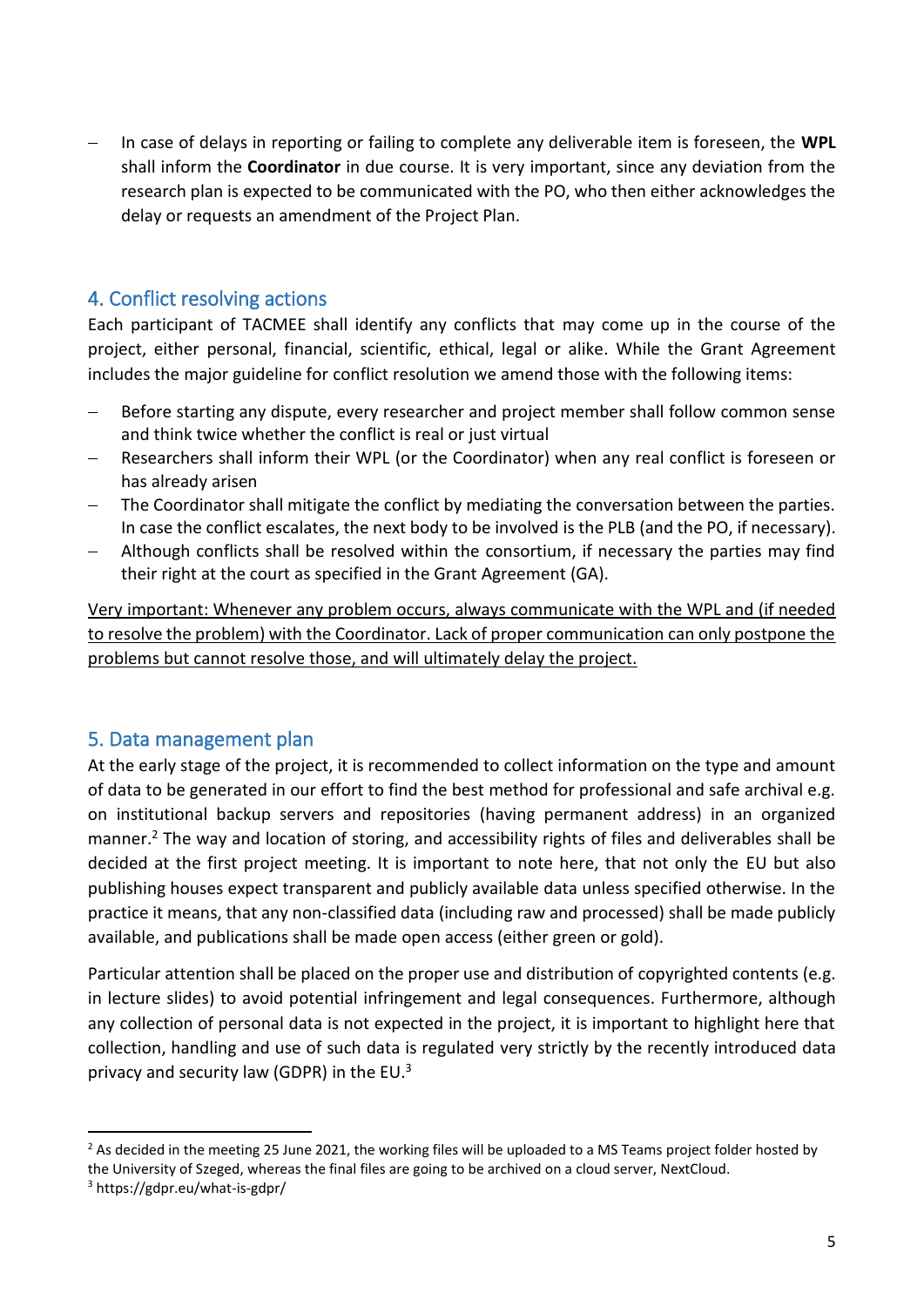#### <span id="page-5-0"></span>6. Innovation management

Although the project is neither a Research and Innovation Action nor Innovation Action, innovative solutions for teaching and education may arise during the execution of project tasks. The Coordinator, Workpackage Leaders and the Quality Manager will oversee and discuss if any protectable innovation occurs, and then contact the Innovation Office (or alike) at the corresponding University to seek for potential solutions to protect the innovation (e.g., by filing disclosures, and/or patents). Please note, that public dissemination either talk, newsletter, poster, scientific paper or alike prior filing disclosure/patent can greatly undermine the protection process.

## <span id="page-5-1"></span>7. Good practices

Each member of the consortium shall:

- Follow good scientific and ethical practices to ensure the integrity of research carried out in the project.<sup>4</sup>
- Adhere to the highest standards of equality including ethnicity, gender, religion, age, etc.<sup>5</sup>
- Protect our environment by limiting the use of natural resources, saving energy, etc. $6$

#### <span id="page-5-2"></span>8. Project reporting

At the time of writing and submitting the proposal, the COVID-19 pandemic has not been seen, which turned out to be an influencing factor for the start of the project, and thus will cause a shift of the timing of deliverables. Accordingly, timings of deliverables (listed in the Appendix) and project meetings shall be confirmed (or modified if necessary) at the kickoff meeting to avoid any confusion later. Some practical hints for the proper timing of delivery items:

- − It is useful to start organizing the personnel of each WP and task already several weeks before the eventual activity starts
- The work shall be continuously managed and executed during the particular action
- The deliverable shall be submitted at the end of the completion of action as scheduled to leave time for potential revisions/corrections (viz. the official submission deadline is 2 months after scheduled end of task).
- The Coordinator submits the checked and approved official reports to the European Commission according to the schedule agreed in the proposal (any delay shall be discussed already at the kickoff meeting).

| <b>Deliverable</b>      | Title                | Month          | Lead |
|-------------------------|----------------------|----------------|------|
| - 1<br><b></b>          | Need analysis report | M <sub>5</sub> | DЭ   |
| $\mathbf{A}$<br><b></b> | Learning outcomes    | M6             | D2   |

<sup>4</sup> https://allea.org/code-of-conduct/

<sup>5</sup> https://www.un.org/ruleoflaw/thematic-areas/human-rights/equality-and-non-discrimination/

<sup>6</sup> https://www.europarl.europa.eu/factsheets/en/sheet/71/environment-policy-general-principles-and-basic-framework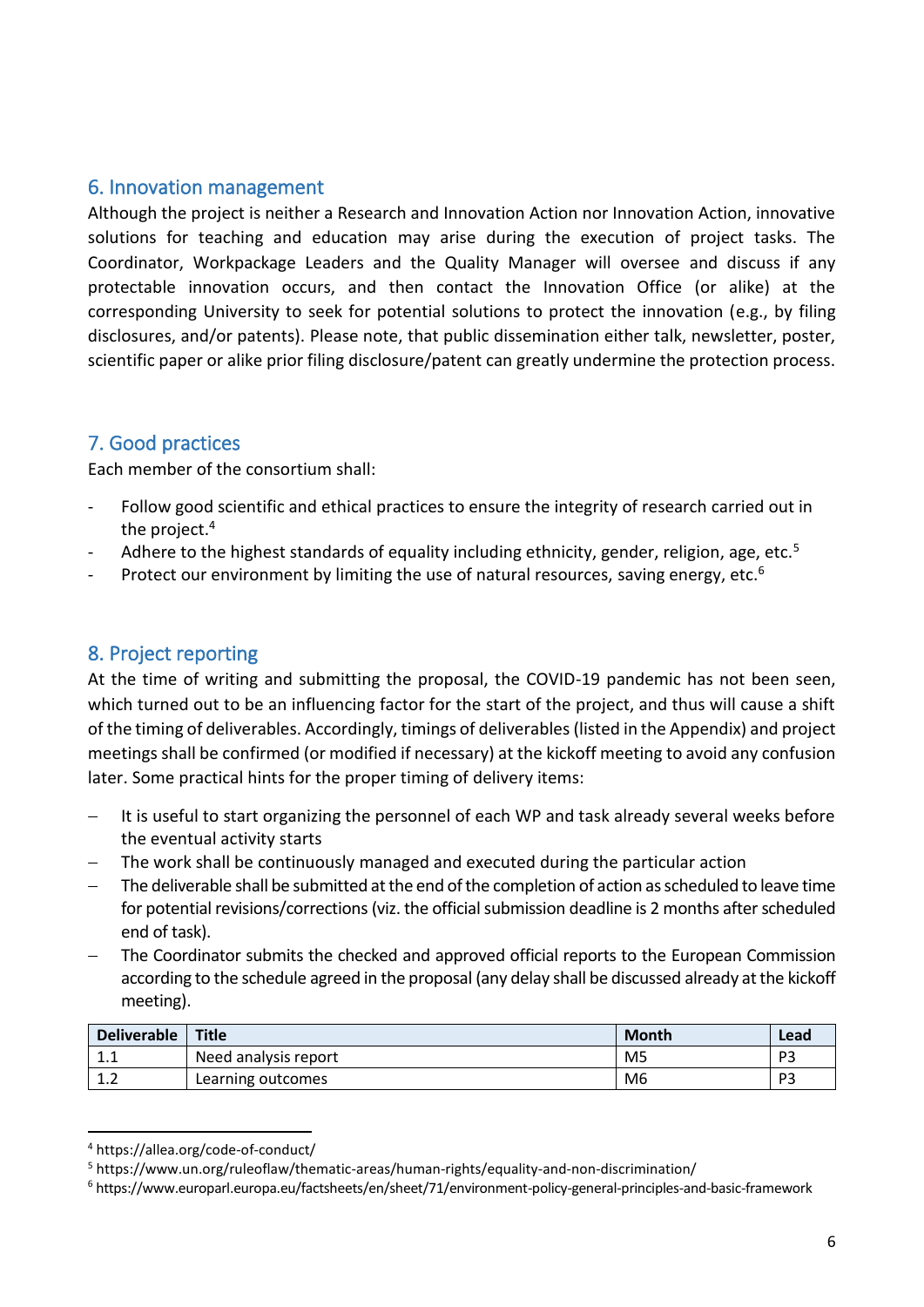<span id="page-6-1"></span><span id="page-6-0"></span>

| 2.1 <sup>7</sup> | Drafting of the directions (B.Sc.)                           | M7-9           | P <sub>1</sub> |
|------------------|--------------------------------------------------------------|----------------|----------------|
| 2.2 <sup>7</sup> | Syllabi and ppt slides presentations and practical exercises | M18, M24, M30  | <b>P1</b>      |
| $3.1^{8}$        | Drafting of the directions (M.Sc.)                           | M <sub>9</sub> | P1             |
| $3.2^8$          | Syllabi and ppt slides presentations and practical exercises | M18, M24, M30  | P1             |
| 4.1              | Thematics, requirements and outcomes as well as syllabi      | M30            | P1             |
|                  | and practical questions of the environmental engineering     |                |                |
|                  | laboratory                                                   |                |                |
| 4.2              | Improving and Purchasing and installing new                  | M30            | <b>P1</b>      |
|                  | environmental engineering units into the labs of all 3       |                |                |
|                  | Mongolian institutes                                         |                |                |
| $5.1^{9}$        | Training of the Academic staff of Mongolia                   | M13, M24, M30  | P <sub>2</sub> |
| $6.1^{10}$       | Massive Open Online course (MOOC) packages                   | M30            | P1             |
| 7.1              | Project Quality Handbook v1                                  | M <sub>3</sub> | P <sub>2</sub> |
| 7.2              | Project Quality Handbook v2                                  | M12            | P <sub>2</sub> |
| 7.3              | Project Quality Handbook v3                                  | M24            | P <sub>2</sub> |
| 8.1              | Project website and social media appearance                  | M <sub>3</sub> | P <sub>3</sub> |
| 8.2              | Project brochure                                             | M <sub>3</sub> | P <sub>3</sub> |
| 8.3              | Workshops                                                    | M12, M24, M36  | P <sub>3</sub> |
| 8.4              | <b>Exploitation management</b>                               | M18, M36       | P <sub>3</sub> |
| 8.5              | Open access publishing                                       | M <sub>3</sub> | P <sub>3</sub> |
| $9.1^{11}$       | Project reports                                              |                | P1             |

<sup>7</sup> See Appendix I

<sup>8</sup> See Appendix II

<sup>9</sup> A5.1. 3-5 days long training in Oulu for courses of Finnish BSc and MSc as well the laboratory courses, MOOC packages (combined with dissemination workshops to optimize travel costs)

A5.2. 3-5 days long training in Mongolia for teachers, MOOC packages (combined with dissemination workshops to optimize travel costs)

A5.3. 3-5 days long training in Hungary for MSc and BSc courses including laboratories, MOOC packages (combined with dissemination workshops to optimize travel costs)

<sup>&</sup>lt;sup>10</sup> Massive Open Online courses (MOOC) with 4 packages including 7-14 pieces of 30-90 min video lectures of the courses, monitoring check questions for each video, 7-14 pieces of presentation with 20-80 slides, with 20-100 exam questions

<sup>&</sup>lt;sup>11</sup> Progress report and final project reports with: all project deliverables, learning environment and materials development, evaluation, dissemination and exploitation; and financial reports.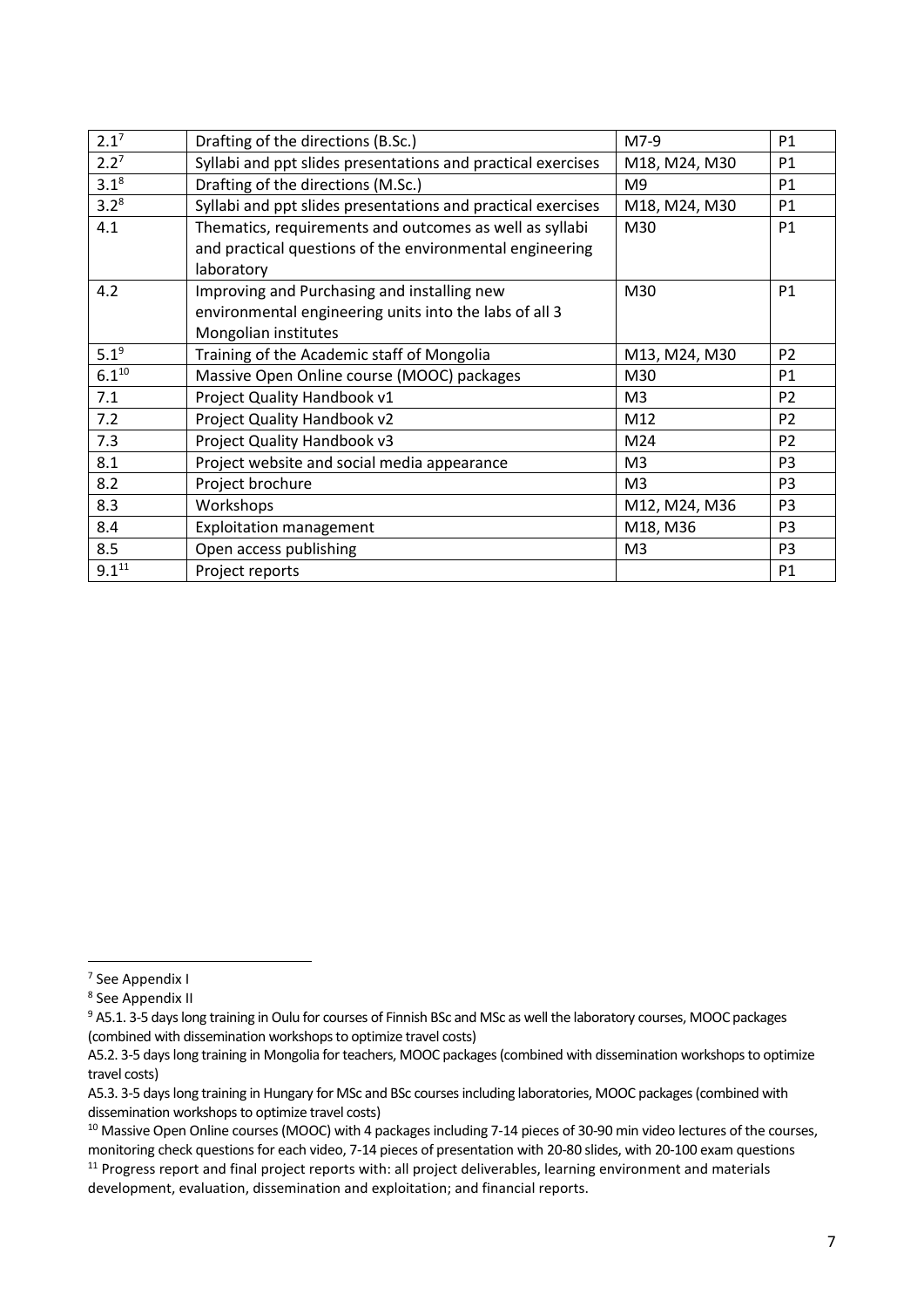<span id="page-7-0"></span>

|  |  | Appendix I: Courses to be delivered for the B.Sc. programme |  |  |
|--|--|-------------------------------------------------------------|--|--|
|--|--|-------------------------------------------------------------|--|--|

| <b>Course title</b>                                        | Lead        | Date <sup>12</sup> |
|------------------------------------------------------------|-------------|--------------------|
| <b>Environmental Engineering</b>                           | <b>USZ</b>  |                    |
| Solid Waste treatment and technologies                     | <b>USZ</b>  |                    |
| Water and wastewater treatment                             | <b>USZ</b>  |                    |
| <b>Alternative Energy Resources</b>                        | <b>USZ</b>  |                    |
| Environmental chemistry and ecology                        | UO.         |                    |
| Microsensors and controllers                               | UO          |                    |
| Air pollution control engineering                          | <b>NUM</b>  |                    |
| Engineering data analysis                                  | <b>NUM</b>  |                    |
| Water and wastewater treatment                             | <b>NUM</b>  |                    |
| Hydrology and water resources                              | <b>NUM</b>  |                    |
| Material recovery technology and computer aided design and | <b>NUM</b>  |                    |
| engineering application                                    |             |                    |
| Climate change-carbon capture and storage                  | <b>GMIT</b> |                    |
| Tailing management                                         | <b>GMIT</b> |                    |
| Alternative energy resources                               | <b>GMIT</b> |                    |
| Sustainable development and green theory                   | SAB         |                    |
| Rangeland management and technology                        | SAB         |                    |
| Environmental monitoring and assessment                    | SAB         |                    |

 $12$  To be defined more accurately, what is needed for the accreditation and when the actual elements of the courses are due.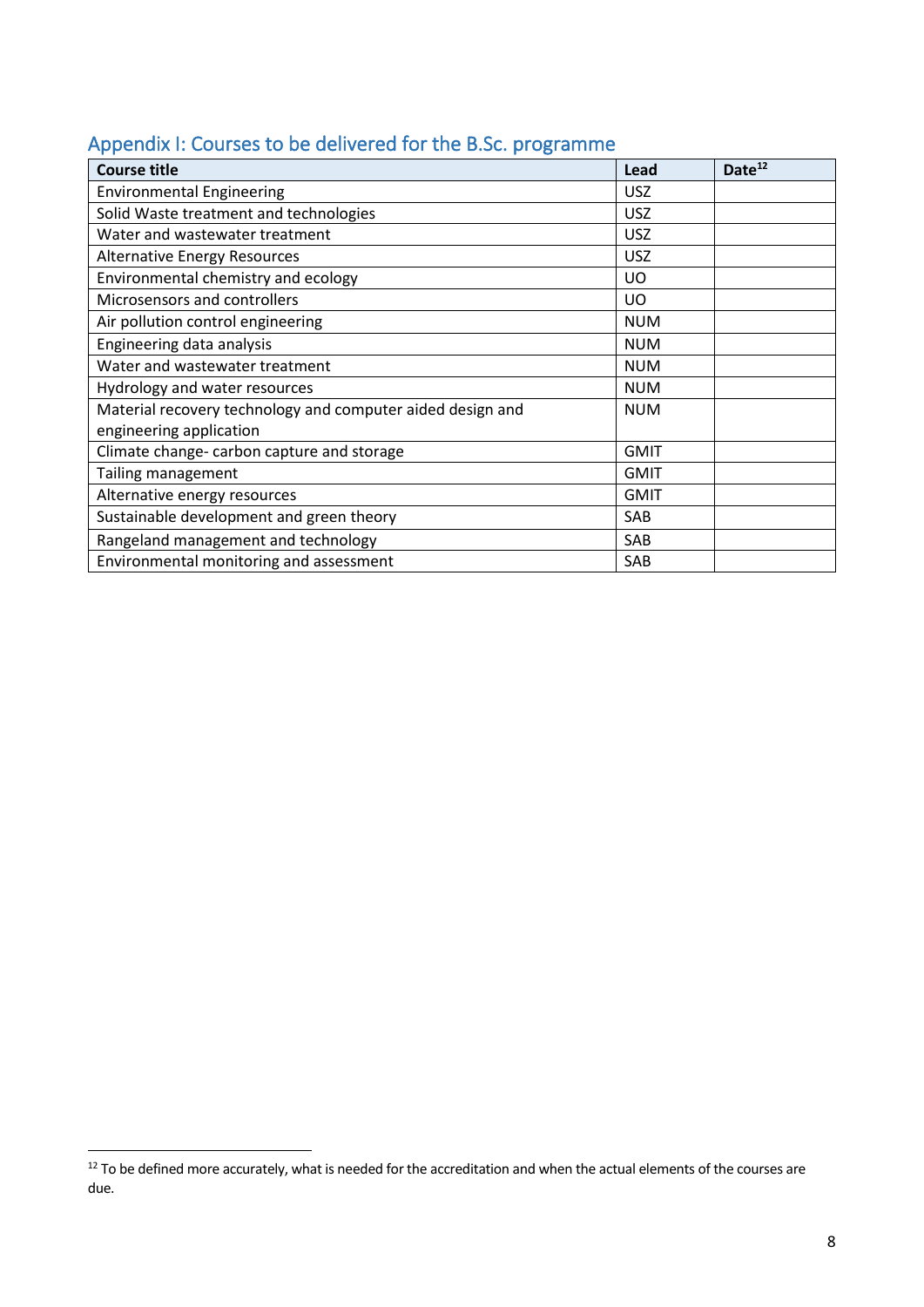<span id="page-8-0"></span>

|  |  | Appendix II: Courses to be delivered for the M.Sc. programme |  |  |  |
|--|--|--------------------------------------------------------------|--|--|--|
|--|--|--------------------------------------------------------------|--|--|--|

| <b>Course title</b>                                | Lead       | Date <sup>13</sup> |
|----------------------------------------------------|------------|--------------------|
| Life cycle analysis                                | <b>USZ</b> |                    |
| Environmental biotechnology                        | <b>USZ</b> |                    |
| Modelling and simulation                           | <b>USZ</b> |                    |
| Environmental operation units                      | <b>USZ</b> |                    |
| Process and environmental catalysis                | UO         |                    |
| Industry and environment                           | UO         |                    |
| Air pollution control engineering                  | UO         |                    |
| Materials in environmental engineering             | UO.        |                    |
| Micro and nanotechnologies                         | UO         |                    |
| Mitigation and adaptation technologies             | <b>NUM</b> |                    |
| Waste treatment technology                         | SAB        |                    |
| Climate change Modelling and simulation technology | SAB        |                    |

 $13$  To be defined more accurately, what is needed for the accreditation and when the actual elements of the courses are due.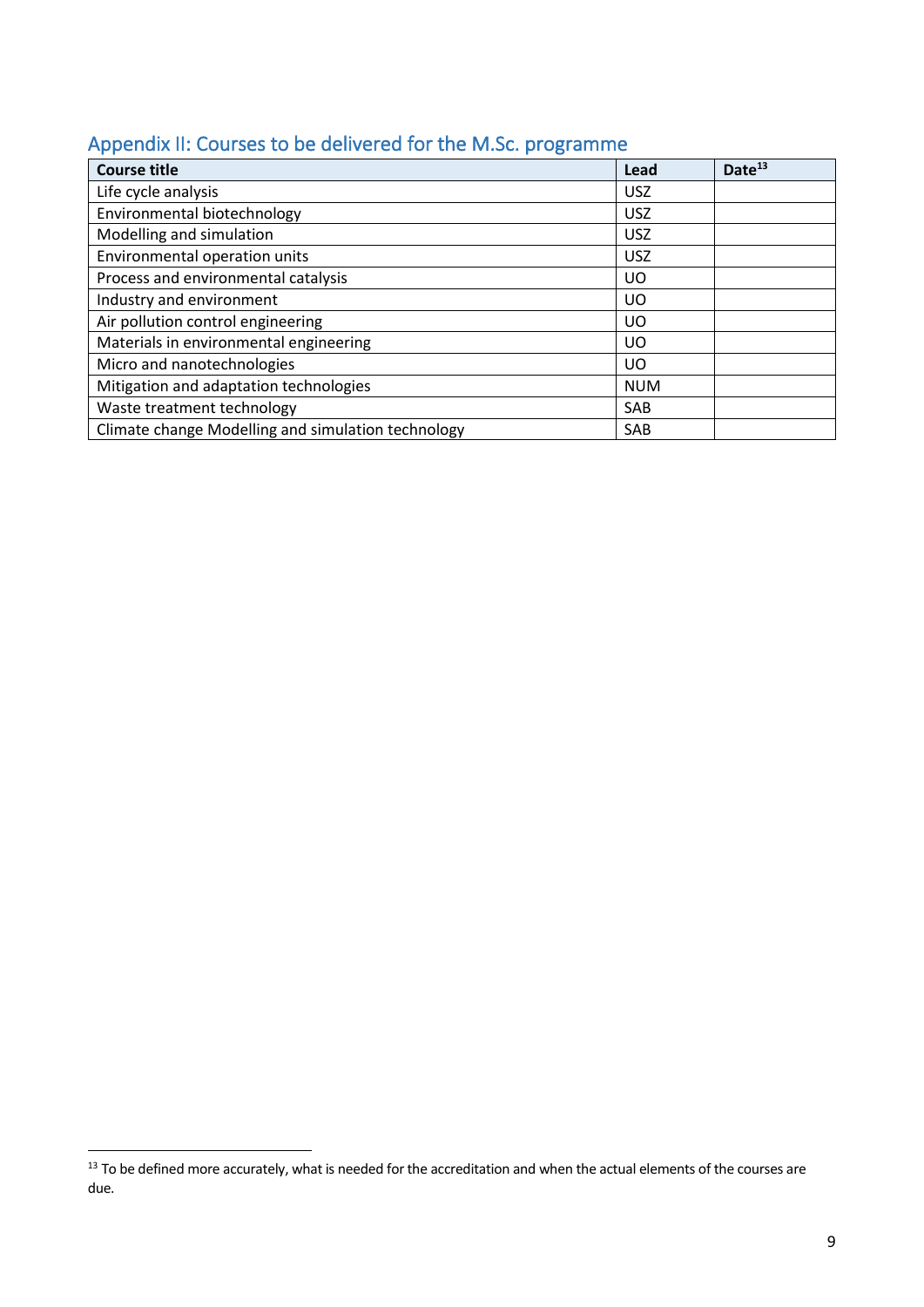#### Appendix III: Laboratory Stations to be delivered

| <b>Laboratory Stations</b>                         | Lead       | Date <sup>14</sup> |
|----------------------------------------------------|------------|--------------------|
| Life cycle analysis                                | <b>USZ</b> |                    |
| Environmental biotechnology                        | <b>USZ</b> |                    |
| Modelling and simulation                           | <b>USZ</b> |                    |
| Environmental operation units                      | <b>USZ</b> |                    |
| Process and environmental catalysis                | UO         |                    |
| Industry and environment                           | UO         |                    |
| Air pollution control engineering                  | UO         |                    |
| Materials in environmental engineering             | UO         |                    |
| Micro and nanotechnologies                         | UO         |                    |
| Mitigation and adaptation technologies             | <b>NUM</b> |                    |
| Waste treatment technology                         | SAB        |                    |
| Climate change Modelling and simulation technology | SAB        |                    |

## <span id="page-9-0"></span>Appendix IV: MS Word template to be used for reporting

The MS Word template follows the same style as this document.

On the first page (i.e. title page) of the document, use project information and logos, add the title of document/report, then a table of contents and finally the table describing the status of the document:



Capacity building in the field of higher education 2020 – EAC/A02/2019

**TAckling the Climate change through Modernizing Environmental Engineering program – TACMEE**



**https://tacmee.eu/**

## **DX.Y Title of Report**

## Table of contents

#### Status table

| <b>Status</b> | Author     | <b>Changes</b>                                     | Date       | File name      |
|---------------|------------|----------------------------------------------------|------------|----------------|
| <b>Draft</b>  | X.Y. (UO)  | Major changes compared to the previous<br>document | DD-MM-YYYY | DXY DD-MM-YYYY |
| Draft         | X.Y. (USZ) | Major changes compared to the previous<br>document | DD-MM-YYYY | DXY DD-MM-YYYY |

<sup>14</sup> To be defined more accurately, what is needed for the accreditation and when the actual elements of the courses are due.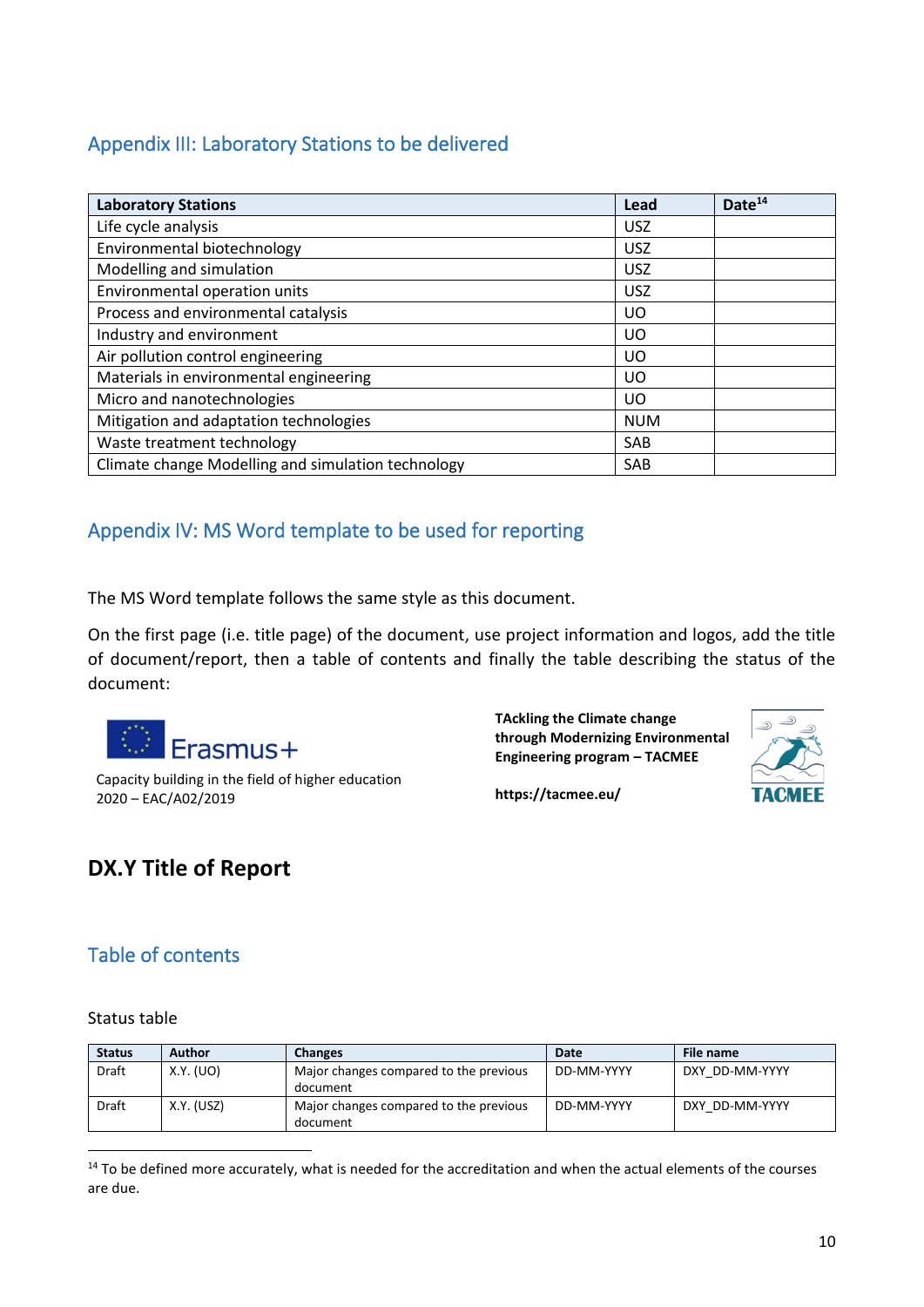| $- \cdot$<br>Final | (NUM<br>V <sub>1</sub><br>Λ. Ι | Maior<br>r changes compared to the <b>s</b><br>previous ! | DD-MM-YYYY | DD-MM-YYYY<br>DXY<br>- |
|--------------------|--------------------------------|-----------------------------------------------------------|------------|------------------------|
|                    |                                | document                                                  |            |                        |

The main contents of the document start from page 2 and formatted as this document, i.e.:

- − Heading 1 for chapters and Heading 2 styles for sub-chapters
- − Normal text: Calibri, font 12, line Justified, paragraph spacing 0 pt before and 8 pt after, line spacing Multiple 1,08
- − Add page numbers
- − Add references and footnotes<sup>15</sup>
- − (Use track changes function of the MS Word processor in the preparation phase of the draft)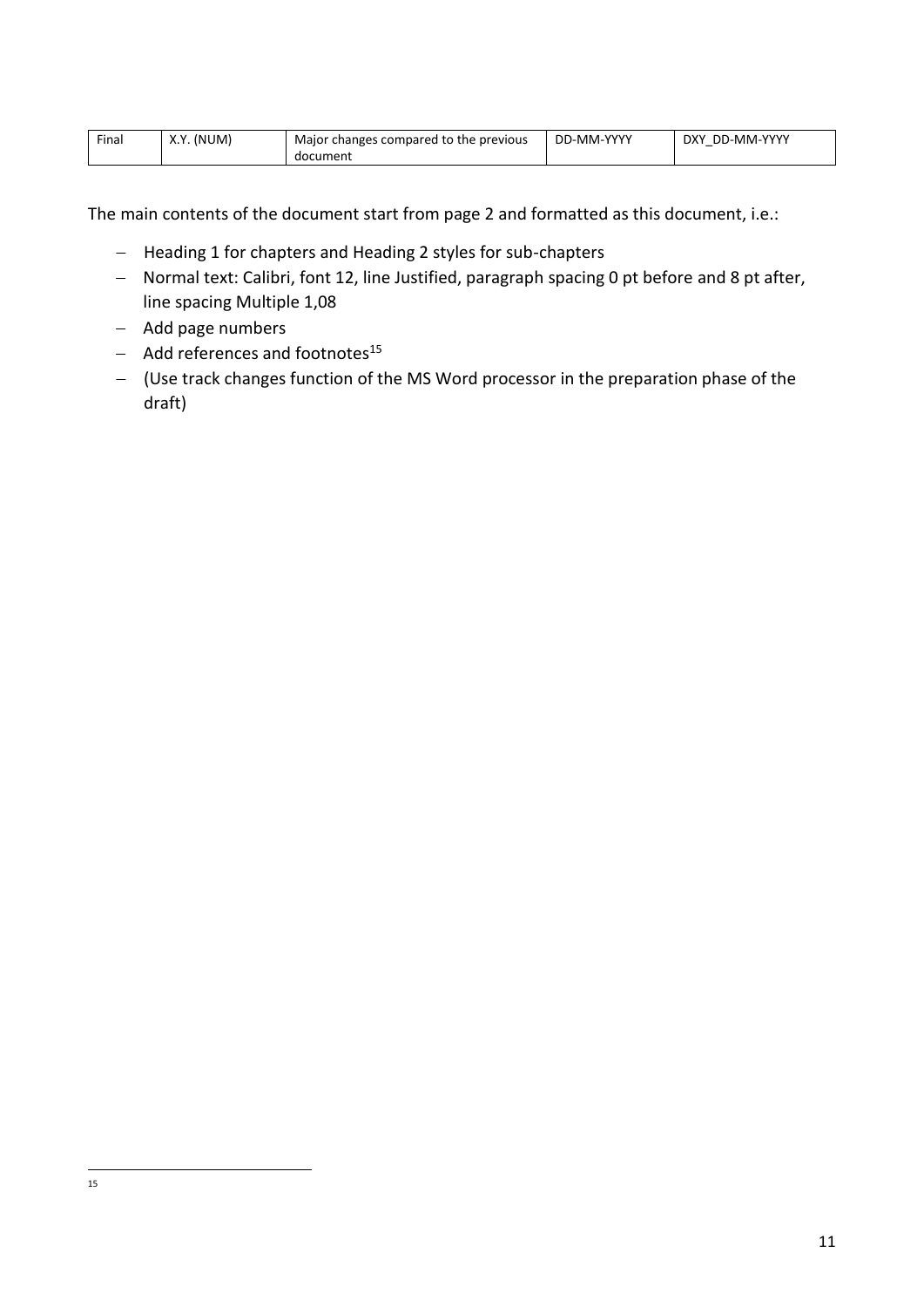− Table and its caption formatting:

#### **Table X** Caption text comes here

|                    | Column title 1 | <b>Column title 2</b> |
|--------------------|----------------|-----------------------|
| Row title 1        |                |                       |
| <b>Row title 2</b> |                |                       |

− Figure and its caption formatting

| Figure comes here as in-line |
|------------------------------|
| and centered item            |
|                              |
|                              |
|                              |

**Figure Y** Caption text comes here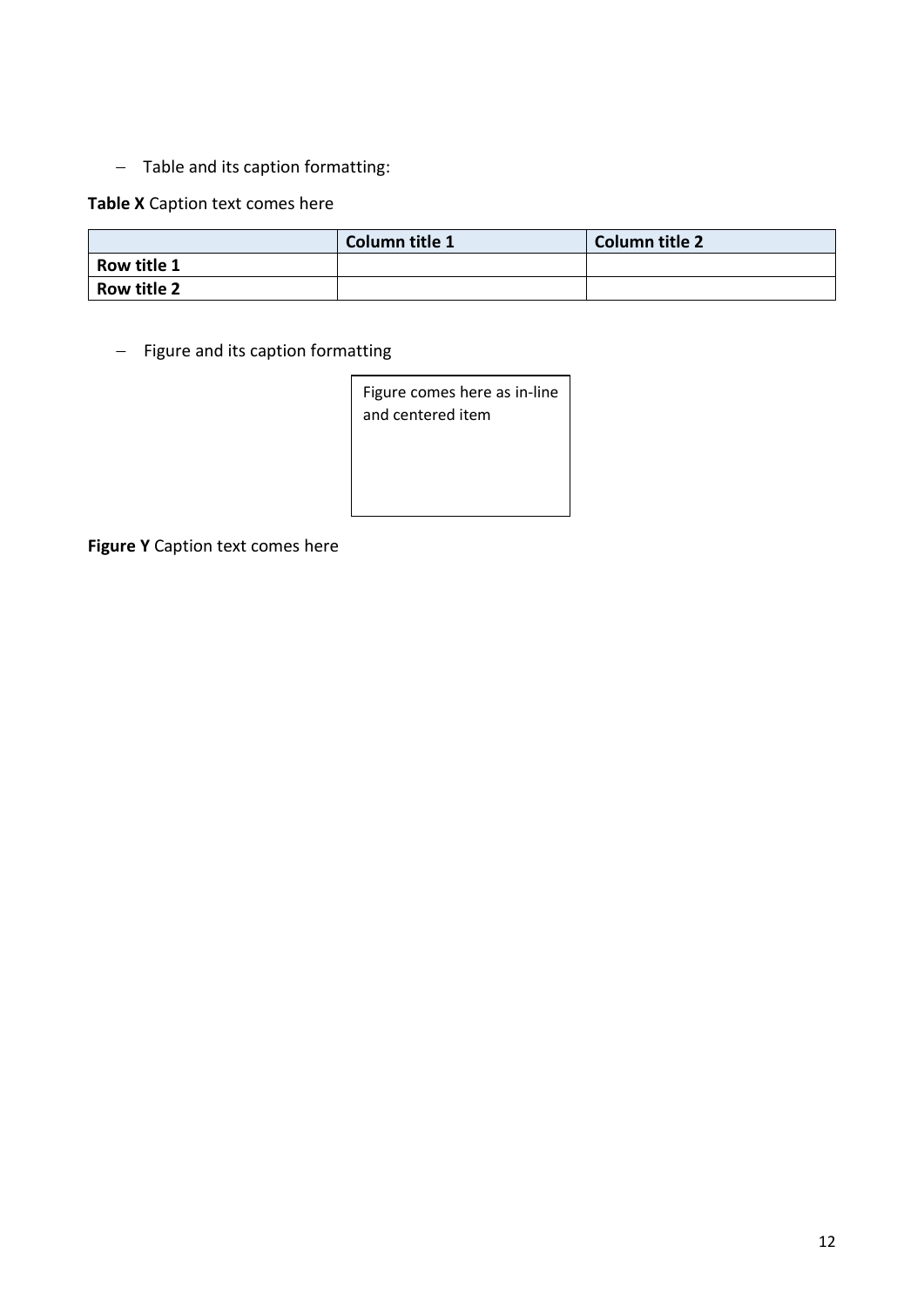## <span id="page-12-0"></span>Appendix IV: MS Power Point template to be used for reporting/presentation

On each slide of the presentation, use project information and logos



Capacity building in the field of higher education 2020 – EAC/A02/2019

**TAckling the Climate change through Modernizing Environmental Engineering program – TACMEE**



**https://tacmee.eu/**

On the first slide, add the following items:

## **DX.Y Title of Presentation/Report**

Add names and corresponding institutes

# Table of contents (optional)

## Status table:

| <b>Status</b> | Author     | <b>Changes</b>                         | Date       | File name      |
|---------------|------------|----------------------------------------|------------|----------------|
| <b>Draft</b>  | X.Y. (UO)  | Major changes compared to the previous | DD-MM-YYYY | DXY DD-MM-YYYY |
|               |            | document                               |            |                |
| Draft         | X.Y. (USZ) | Major changes compared to the previous | DD-MM-YYYY | DXY DD-MM-YYYY |
|               |            | document                               |            |                |
| Final         | X.Y. (NUM) | Major changes compared to the previous | DD-MM-YYYY | DXY DD-MM-YYYY |
|               |            | document                               |            |                |

The main contents of the document start from slide 2 and formatted as follows:

− **Calibri, size 20 bold fonts in slide titles**

- − **Calibri, size 18 bold in subtitles**
- − Calibri, size 16 normal fonts in text (including tables).
- − Table and figure captions also use fonts with size 16 (see examples below)
- − Add page numbers
- − Add references and links wherever appropriate